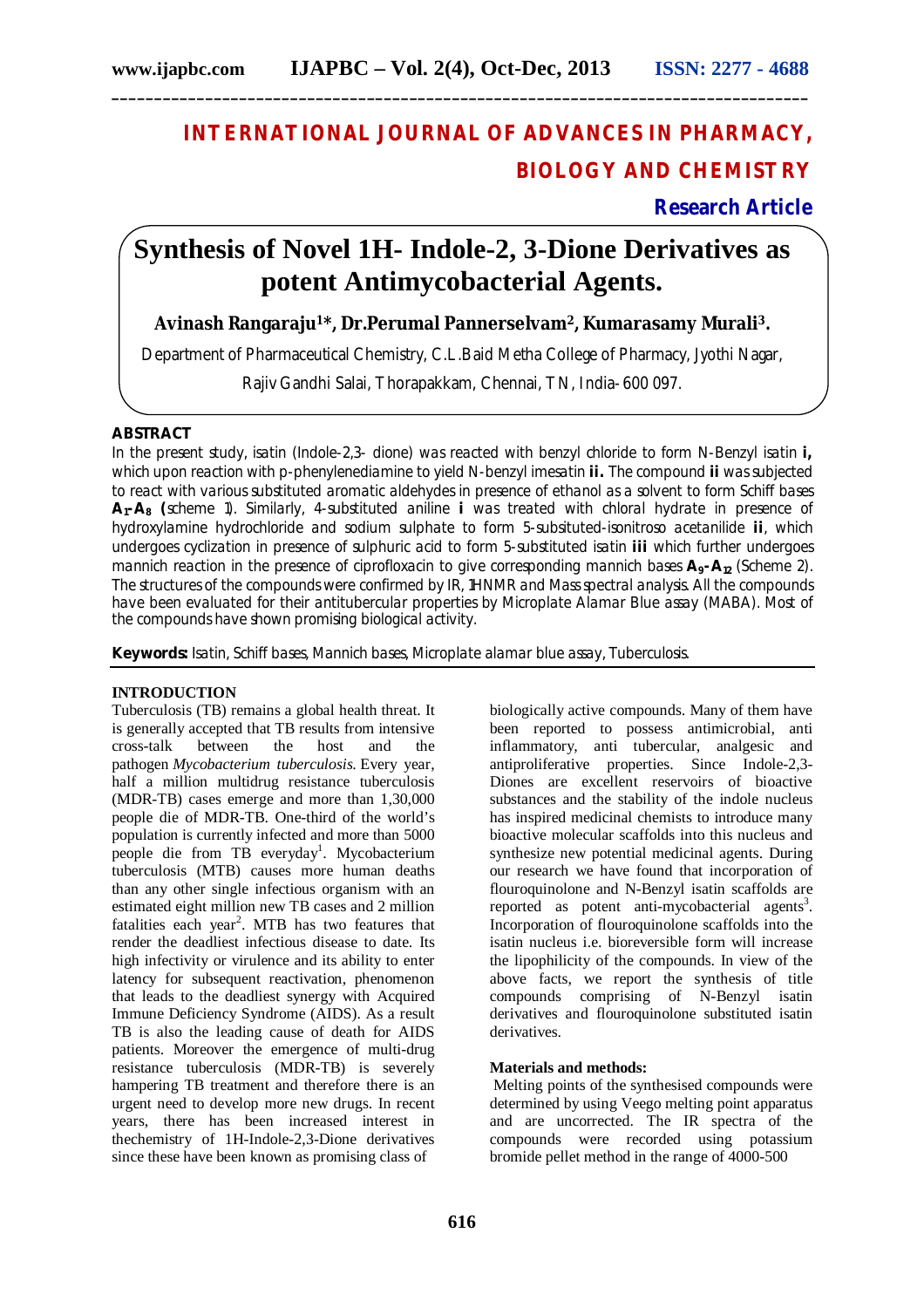cm<sup>-1</sup> on ABB Bomem FT-IR spectrometer and the frequencies were recorded in wavenumbers. The  ${}^{1}$ H-NMR and  ${}^{13}$ C-NMR spectra of the synthesized compounds were recorded on a JOEL GSX 400 NMR spectrometer using deuterated chloroform as solvent. Chemical shifts were reported in parts per million (ppm).Tetra methyl silane was used as internal reference. Mass spectra were recorded on Shimadzu GCMS QP 5000. The purity of the compounds was checked by TLC on precoated SiO<sub>2</sub> gel (HF<sub>254</sub> 200 mesh) aluminium plates (E-Merck) using ethyl acetate: n-hexane as mobile phase and visualized in UV- chamber.

## **Preparation of n-benzyl isatin<sup>4</sup> :**

Isatin (0.42g, 0.0029 mol) and benzyl chloride (0.36, 0.029mol) were mixed with DMF (10ml) in a round bottomed flask, potassium carbonate (0.96g, 0.007mol) was added to the mixture and the contents of the flask were refluxed for about 2hr, cooled and poured into 50ml of cold water. The resultant orange precipitate was collected, washed with water, dried and recrystallised from acetonitrile.

#### **Preparation of n-benzyl imesatin:**

A 0.01mol of N-benzyl isatin, 0.02mole of amine and 30ml of absolute alcohol are heated under reflux on the waterbath for an hour, cooled and allowed to room temperature then filter the Nbenzyl imesatin crystals through the buchner funnel and dried.

**Preparation of Schiff bases (A1-A8):** Schiff bases were prepared by taking a mixture of N-benzyl imesatin (0.01mol) and 0.01mol of various aromatic aldehydes were dissolved in 70ml of ethanol then refluxed for 1- 2hrs and kept aside. After completion of the reaction mixture was poured over crushed ice with stirring. The product obtained was filtered, dried and recrystallised from ethanol.

**Preparation of 5-substituted isonitrosoacetanilide:** In a round bottomed flask 18g (0.108moles) of chloralhydrate in 260ml of water was placed. To this, 26g of sodium sulphate, a solution of 0.1 of parasubstituted aniline (*p*-chloroaniline-12.7g, *p*-<br>methoxyaniline-12.63g, *p*-flouroaniline-1.11g) in  $p$ -flouroaniline-1.11g) in 60ml of water containing 8.42 (8.6ml,0.104moles) of con. Sulphuric acid to dissolve the amine and finally a solution of 22g (0.316mole) of hydroxylamine hydrochloride in 50ml of water were added. The reaction mixture was heated to boiling over wire gauze so that vigorous boiling begins in about 40-45 min after 1-2 min of vigorous boiling the reaction was completed. During the heating period some crystals of *p*-substituted isonitrosoacetanilide separates out. On cooling the solution in running water the remainder crystallizes, was filtered with suction, and air-dried.

## **Preparation of 5-substituted isatin<sup>5</sup> :**

21g of the concentrated sulphuric acid was warmed to  $50^{\circ}$ C in a one liter round bottomed flask fitted with an efficient mechanical stirrer, to this added  $7.5g$  (0.046 moles) of  $p$ - substituted 7.5g (0.046 moles) of *p*- substituted isonitrosoacetanilide at such a rate as to keep the temperature between  $60^0$  and  $70^0$ C but not higher. External cooling should be applied at this stage so that the reaction can be carried out more rapidly. After the addition of isonitrosoacetanide was finished, the solution was heated to  $80^{\circ}$ C and kept at this temperature for about 10 min to complete the reaction. Then the reaction mixture is cooled to room temperature and poured upon ten to twelve times its volume of cracked ice. After standing for about half an hour, the orange colored isatin is filtered with suction, washed several times with cold water to remove the sulphuric acid, and the dried in the air.



**Preparation of n-benzyl isatin**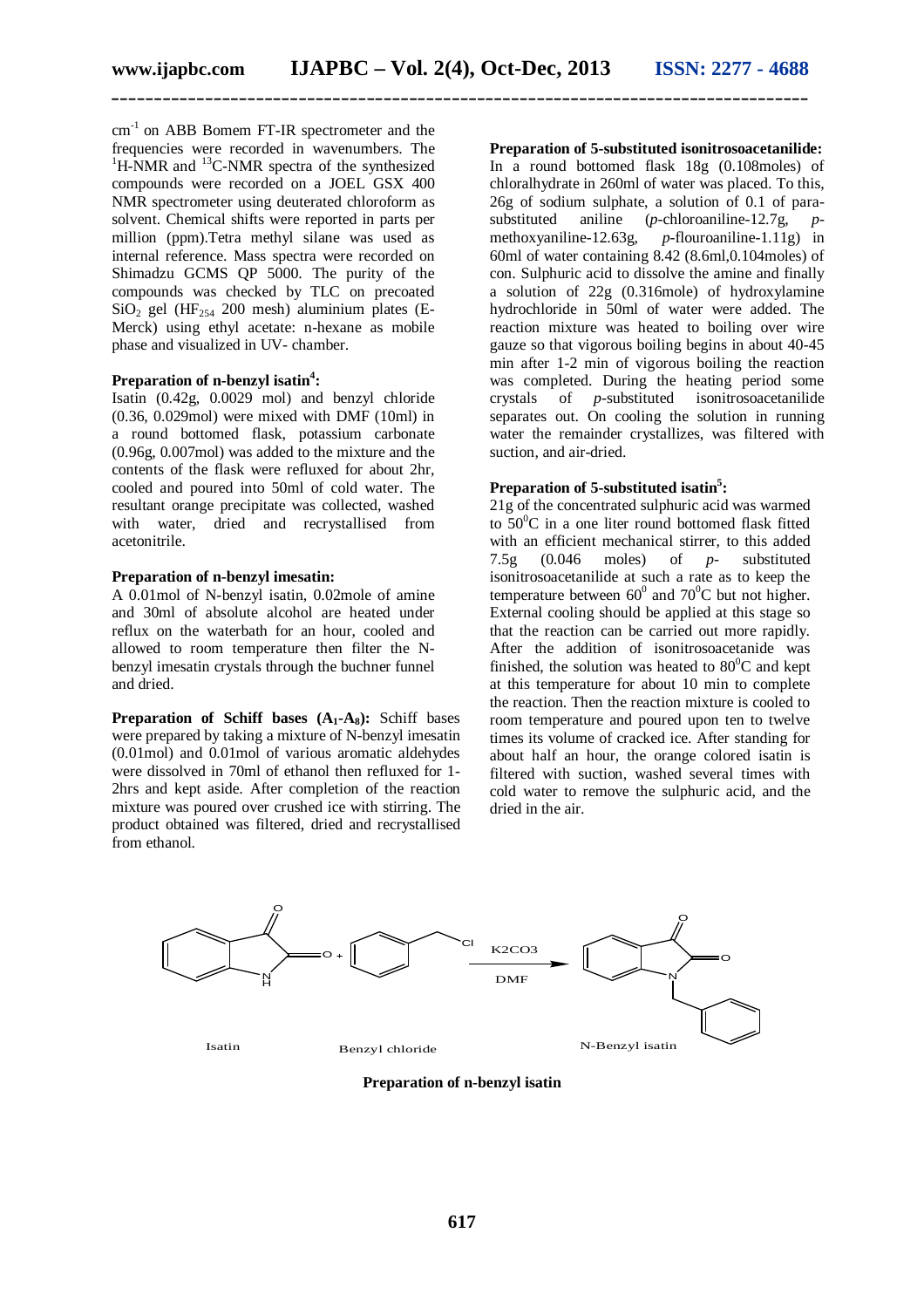



## **Preparation of mannich bases (A9-A12)**:

Mannich bases were prepared by taking a solution of 1-cyclopropyl-6-flouro-1,4-dihydro-7-piperazin-1-yl-4-oxo quinoline-3-carboxylic acid (ciprofloxacin, 0.02mole) in glacial acetic acid (50ml), was added substituted isatins (0.02moles) and 37% formaldehyde (1ml). The reaction mixture was refluxed of over water bath for 1-3hrs. The mixture was concentrated to approximately half of its initial volume and the resulting precipitate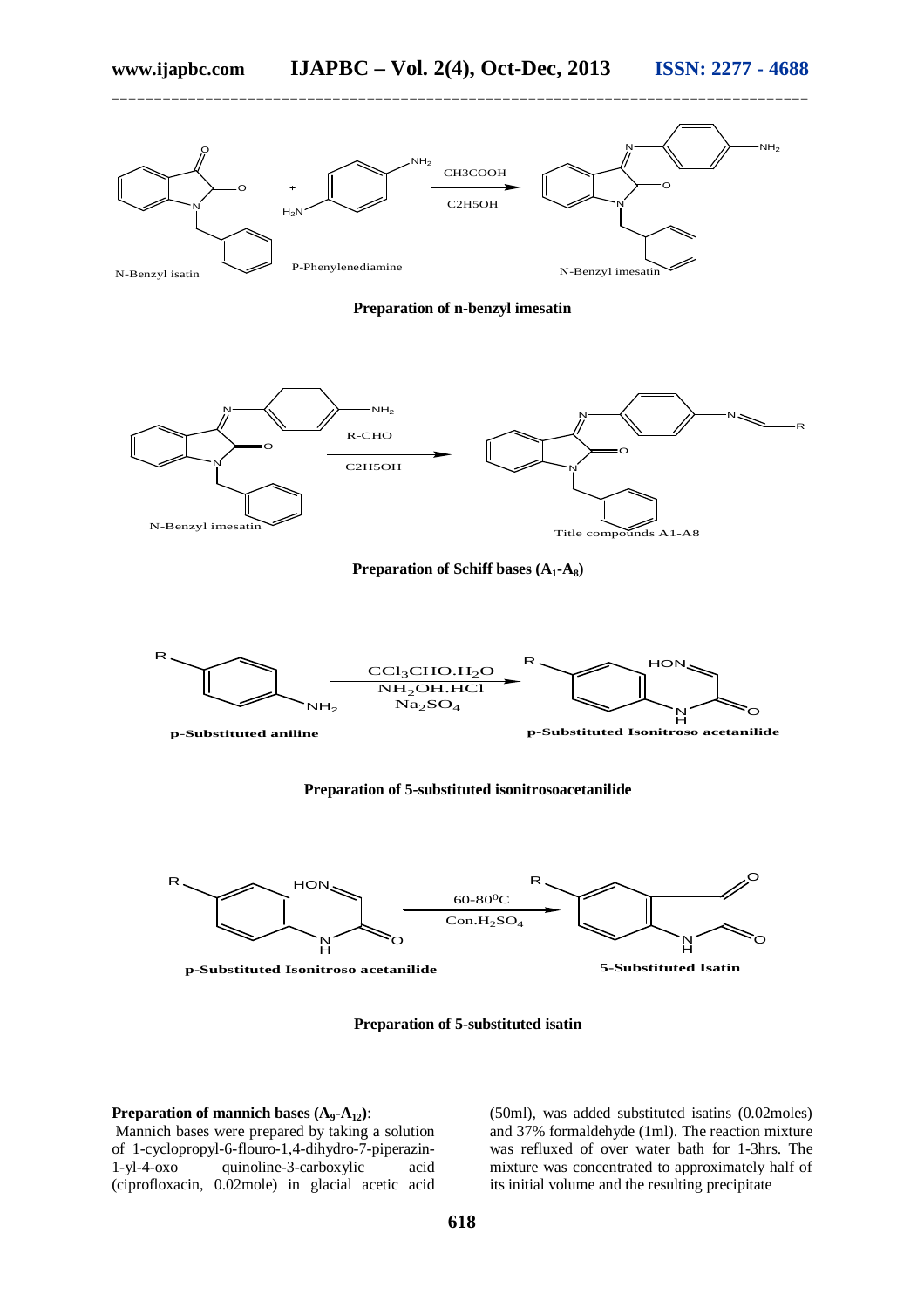obtained was filtered dried, recrystallised from a mixture of DMF and water.

### **Analytical information of synthesized compounds:**

The purity of the compounds was checked by TLC and elemental analysis, and synthesized compounds were assigned by spectral data. In general, IR spectra showed C=N (azomethine) peak at  $1635 \text{cm}^{-1}$  and  $-\text{CH}_2$ - (mannich methylene) peak at 2855 and 2845Cm<sup>-1</sup>. In the  ${}^{1}$ H NMR spectra, the signals of the respective protons of the prepared derivatives were verified on the basis of their chemical shifts, multiplicities, and coupling constants.

The spectra of all the compounds  $A_9 - A_{12}$ showed a singlet at 4.9 ppm corresponding to  $-$ NCH2N- group. A singlet was observed at 4.22 ppm and  $8.09$  corresponding to N-CH<sub>2</sub>- and -N=CH- groups respectively. Phenolic-OH group was identified at 5.03 ppm as a singlet peak the proton peak for  $-OCH<sub>3</sub>$  group observed at 3.71 ppm as a singlet. Methyl protons had show a peak at 2.84 ppm as a singlet. Lipophilicity of the synthesized derivatives  $\mathbf{A}_1 \cdot \mathbf{A}_{12}$  is expressed in terms of their log *P* values (Table:1).These values were computed using Chem office 2004 software.

### **Antimycobacterial activity:**

The anti mycobacterial activity was evaluated by Microplate Alamar Blue Assay (MABA). Bacterial strains. M. tuberculosis H<sub>37</sub>Rv ATCC 27294 (American Type Culture Collection),  $H_{37}Rv$ inoculate was grown in 100 ml of Middle brook 7H9 broth (Difco, Detroit, Mich.) supplemented with 0.2% v/v glycerol (Sigma Chemical Co., Saint Louis, Mo.), 10% (v/v) OADC (oleic acid, albumin, dextrose, catalase; Difco), and 0.05% (v/v), tween 80 (Sigma). The complete medium was referred to as 7H9GC-T80. Rifampicin (RMP) was a positive control (Sigma). MIC (Minimum Inhibition concentration) was determined after incubated 7 days at 37°C.

## **Microplate Alamar blue Assay (MABA)<sup>6</sup> :**

Anti-TB susceptibility testing was performed in black, clear-bottomed, 96-well microplates (black

view plates; Packard Instrument Company, Meriden, Conn.) in order to minimize background fluorescence. Initial drug dilutions were prepared in dimethyl sulfoxide, and subsequent two fold dilutions were performed in 0.1 ml of 7H12 media in the microplates. The H37 Rv were diluted in 7H9 media to reach approximately  $2*10^{-5}$  cfu/ml, and 0.1 ml was added to wells. Wells containing<br>compounds only were used to detect compounds only were used to detect autofluorescence of compounds. Plates were incubated at 37°C. At day 7 of incubation, 20 µl of Alamar Blue solution (Trek Diagnostic Systems, Cleveland, Ohio) and 12.5 ml of 20% Tween 80 were added to all the wells, and plates were reincubated at 37°C for 24 h. Fluorescence was measured in a Victor II multilabel fluorimeter (Perkin Elmer Life Sciences Inc., Boston, MA) at 530 nm and 590 nm. For fluorometric MICs (Minimum Inhibition Concentration) were determined after incubated 7 days at 37°C. Percent inhibition was defined as 1 - (test well FU/mean FU of triplicate B wells) \* 100. The lowest drug concentration effecting an inhibition of ≥90% was considered the MIC. Rifampicin was used as positive control. The MIC of rifampicin was 0.0047  $-0.0095$  ug/ml.

## **RESULTS AND DISCUSSION:**

The synthesized compounds  $A_1 - A_{12}$  was tested for their antimycobacterial activity *invitro* against *Mycobacterium tuberculosis H37RV* using the Micro Plate Alamar Blue Assay (MABA) in duplicate and MICs of the compounds were reported (Table 1). MIC is defined as the minimum concentration of compound required to give 90% inhibition of bacterial growth. Rapid glance at the obtained results shown that all the compounds exhibited good antimycobacterial activity with percentage inhibition ranging from 94-100%. Some of the compounds  $(A_9-A_{12})$  which exhibited good percentage inhibition were further examined for minimum inhibitory concentration (MIC).This research work reveals that Indole-2,3-diones Schiff and mannich bases possess potent anti mycobacterial activities.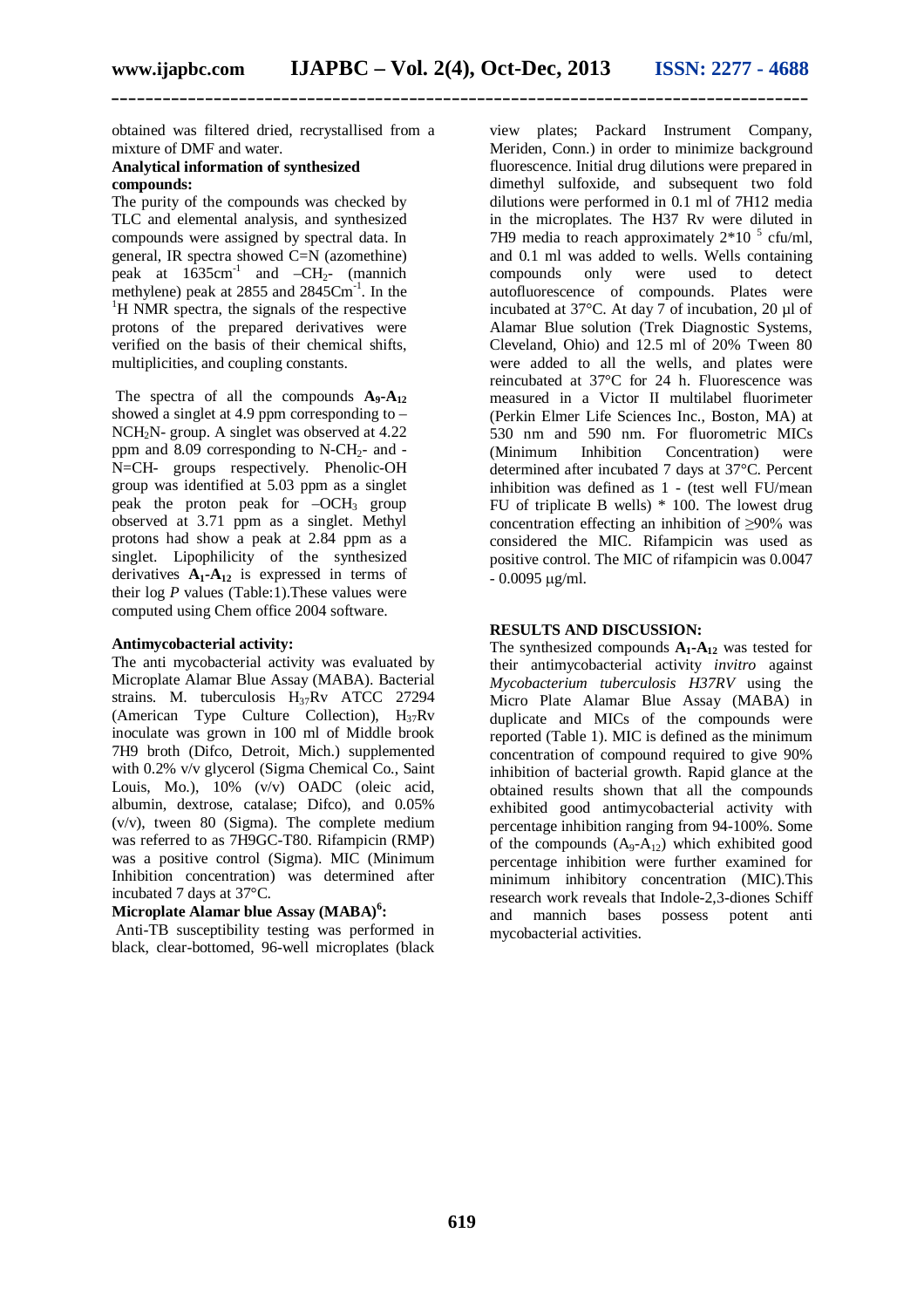

i) Dimethyl formamide, K<sub>2</sub>CO<sub>3</sub>, ii) *p*-phenylenediamine, iii) R-CHO, Ethanol 2h reflux



**Scheme 2: Preparation of 5-substituted isatin derivatives**



**620**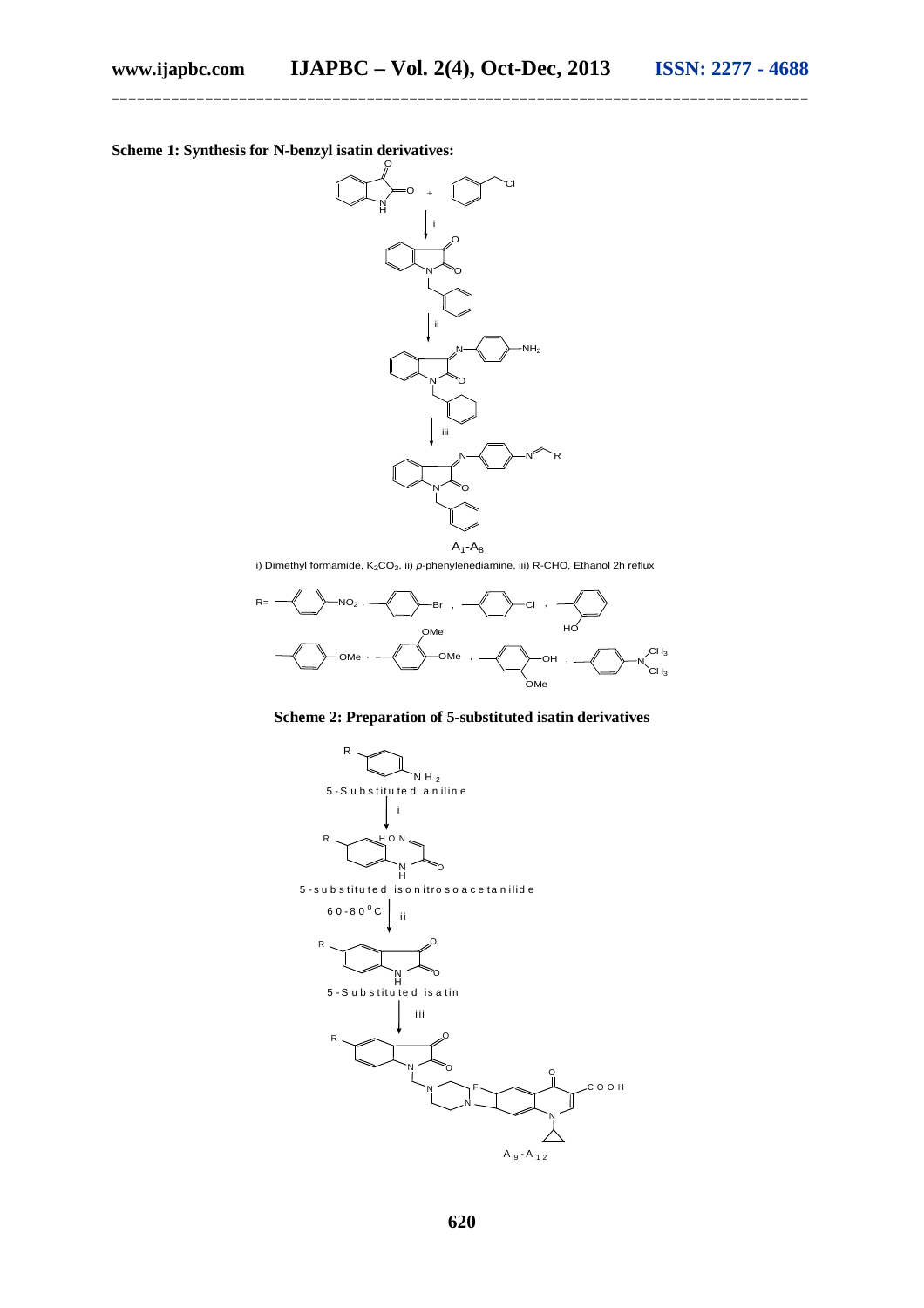i) NH<sub>2</sub>OH.HCl, Na<sub>2</sub>SO<sub>4</sub>, Chloral hydrate, ii) Con. = Con.H<sub>2</sub>SO<sub>4</sub>, iii) Ciprofloxacin / Ethanol, R = -Br, -F, -NO<sub>2</sub>, -I

## **Table 1**: **Physical data and antimycobacterial activity of synthesized compounds**

| <b>SAMPLES</b> | <b>MOLECULAR</b><br><b>FORMULA</b>           | <b>MOLECULAR</b><br><b>WEIGHT</b> | $\mathbf{m}.\mathbf{p} (^0\mathbf{C})$ | YIELD $(\% )$       | logP <sup>a</sup>   | $\mathbf{MIC}^{\rm b}$ | %Inhibition |
|----------------|----------------------------------------------|-----------------------------------|----------------------------------------|---------------------|---------------------|------------------------|-------------|
| A <sub>1</sub> | $C_{28}H_{20}N_{4}O_{3}$                     | 460.48                            | 219-223                                | 58                  | 4.43                | 2.35                   | 65          |
| A <sub>2</sub> | $C_{28}H_{20}BrN_3O$                         | 494.38                            | 230-234                                | 65                  | 7.13                | 1.53                   | 69          |
| $A_3$          | $C_{29}H_{20}CIN_3O$                         | 449.93                            | 245-249                                | 68                  | 6.86                | 1.98                   | 77          |
| A <sub>4</sub> | $\rm{C}_{28}\rm{H}_{21}\rm{N}_{3}\rm{O}_{2}$ | 431.49                            | 207-209                                | 49                  | 5.91                | 1.37                   | 69          |
| A <sub>5</sub> | $C_{25}H_{23}N_3O_2$                         | 445.51                            | 259-263                                | 78                  | 6.17                | 1.28                   | 71          |
| $A_6$          | $C_{30}H_{25}N_3O_3$                         | 475.54                            | 239-243                                | 72                  | 6.04                | 1.73                   | 73          |
| A <sub>7</sub> | $C_{29}H_{23}N_3O_3$                         | 461.51                            | 269-273                                | 60                  | 5.78                | 1.50                   | 62          |
| $A_8$          | $C_{30}H_{26}N_{4}O$                         | 458.21                            | 277-281                                | 45                  | 6.58                | 1.89                   | 79          |
| A <sub>9</sub> | $C_{26}H_{22}BrFN_4O_5$                      | 569.38                            | 185-189                                | $72\,$              | 3.14                | $1.1\,$                | $100\,$     |
| $A_{10}$       | $C_{26}H_{22}BrF_2N_4O_5$                    | 508.47                            | 165-169                                | 78                  | 2.47                | 0.6                    | 101         |
| $A_{11}$       | $C_{26}H_{22}FN_5O_7$                        | 535.48                            | 195-199                                | 67                  | NT                  | 0.7                    | 100         |
| $A_{12}$       | $C_{26}H_{22}FIN_4O_5$                       | 616.38                            | 213-217                                | 79                  | 3.67                | 1.6                    | 100         |
| Rifampicin     | $\overline{\phantom{a}}$                     | $\mathbb{L}$                      | $\mathcal{L}_{\mathcal{A}}$            | $\bar{\phantom{a}}$ | $\bar{\phantom{a}}$ | 0.06                   | 100         |
| Isoniazid      |                                              |                                   |                                        | $\blacksquare$      | $\blacksquare$      | 0.74                   | 100         |

MIC-Minimum inhibitory concentration, log P - partition coefficient.

#### **Conclusion:**

The lipophilicity of the synthesized compounds increased remarkably by pharmacophores like –Br,  $-F$ ,  $-I$ ,  $-NO<sub>2</sub>$  this may render them more capable of penetrating into the biological membranes and inhibiting the mycolic acid synthesis. In conclusion, it has been shown that the potency of the synthesized compounds could serve as lead molecule for beneficial structural modification.

Further studies on structure activity relationships are processing in our laboratory.

#### **Acknowledgement:**

I would like to express my gratitude to Director Prof.Grace Rathnam and Principal Smt. Shantha Arcot C.L.Baid Metha College of pharmacy, Chennai for providing the necessary facilities